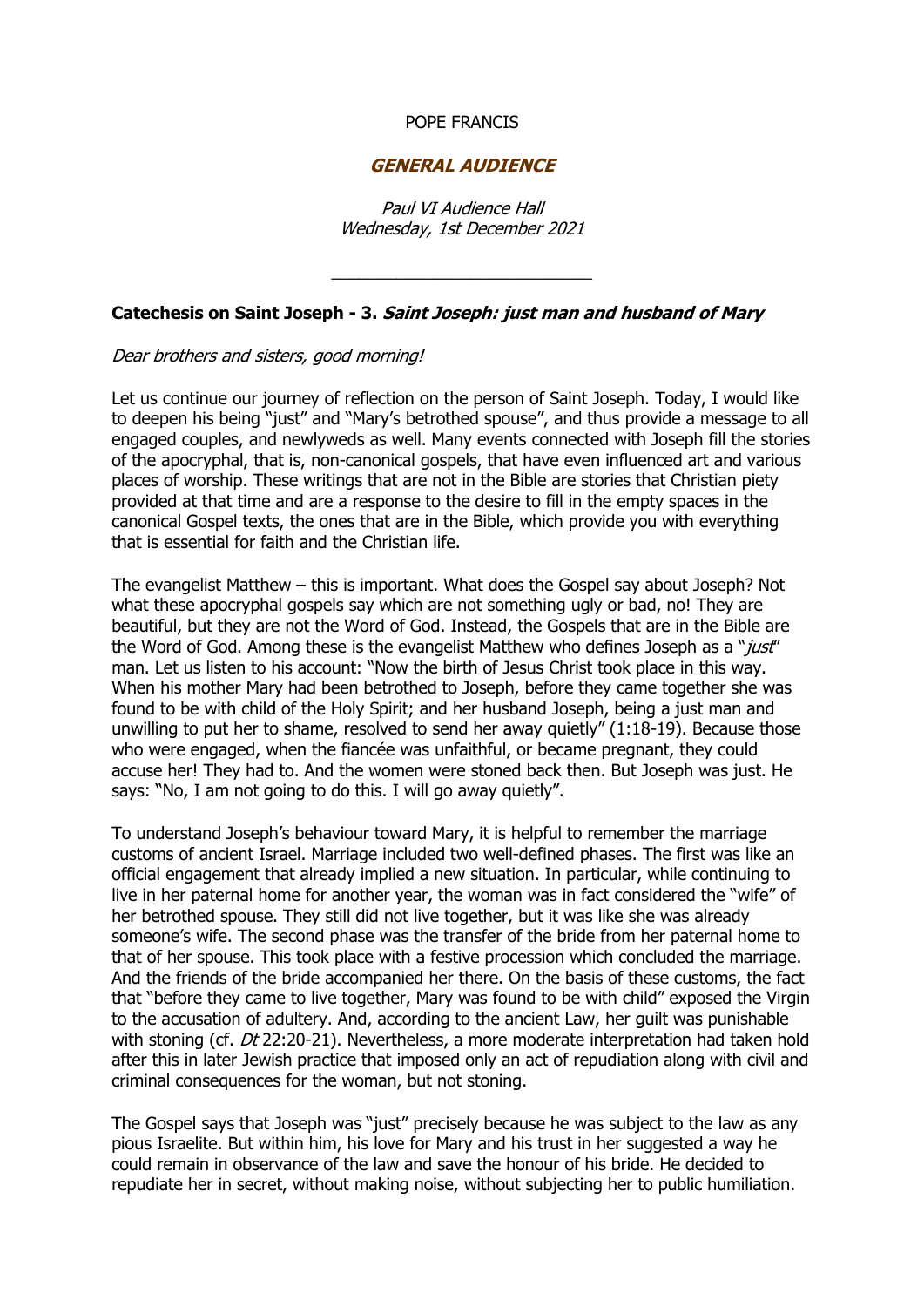He chose the path of confidentiality, without a trial or retaliation. How holy Joseph was! We, as soon as we have a bit of gossip, something scandalous about someone else, we go around talking about it right away! Silent, Joseph. Silent.

But the evangelist Matthew adds immediately: "But as he considered this, behold, an angel of the Lord appeared to him in a dream, saying, 'Joseph, son of David, do not fear to take Mary your wife, for that which is conceived in her is of the Holy Spirit; she will bear a son, and you shall call his name Jesus, for he will save his people from their sins' " (1:20.21). God's voice intervenes in Joseph's discernment. In a dream, He reveals a greater meaning than his own justice. How important it is for each one of us to cultivate a just life and, at the same time, to always feel the need for God's help to broaden our horizons and to consider the circumstances of life from an always different, larger perspective. Many times, we feel imprisoned by what has happened to us: "But look what happened to me!" – and we remain imprisoned in that bad thing that happened to us. But particularly in front of some circumstances in life that initially appear dramatic, a Providence is hidden that takes shape over time and illuminates the meaning even of the pain that has touched us. The temptation is to close in on that pain, in that thought that good things never happen to us. And this is not good for us. This leads you to sadness and bitterness. A bitter heart is so ugly.

I would like us to pause to reflect on a detail of this story recounted in the Gospel that is often overlooked. Mary and Joseph were engaged to each other. They had probably cultivated dreams and expectations regarding their life and their future. Out of the blue, God seems to have inserted himself into their lives and, even if at first it was difficult for them, both of them opened their hearts wide to the reality that was placed before them.

Dear brothers and dear sisters, our lives are very often not what we imagine them to be. Especially in loving and affectionate relationships, it is difficult to move from the logic of falling in love to the logic of a mature love. We need to move from infatuation to mature love. You newlyweds, think about this. The first phase is always marked by a certain enchantment that makes us live immersed in the imaginary that is often not based on reality and facts – the falling in love phase. But precisely when falling in love with its expectations seems to come to an end, that is where true love begins or true love enters in there. In fact, to love is not the pretension that the other person, or life, should correspond to our imagination. Rather, it means to choose in full freedom to take responsibility for one's life as it comes. This is why Joseph gives us an important lesson. He chooses Mary with "his eyes open". We can say "with all the risks". Think about this: in the Gospel of John, a reproof the doctors of the law make to Jesus is: "we are not children from that", referring to prostitution. They knew how Mary had remained pregnant and they wanted to throw dirt on Jesus' mamma. For me, this is the worst, the most demonic passage, in the Gospel. And Joseph's risk gives us this lesson: to take life as it comes. Has God intervened there? I accept it. And Joseph does what the angel of the Lord had ordered: "He took his wife, but knew her not" – without living together she is expecting a son – "until she had borne a son; and he called his name Jesus" ( $Mt$  1:24-25). Christian engaged couples are called to witness to a love like this that has the courage to move from the logic of falling in love to that of mature love. This is a demanding choice that instead of imprisoning life, can fortify love so that it endures when faced with the trials of time. A couple's love progresses in life and matures each day. The love during engagement is a bit  $-$  allow me to use the word  $-$  a bit romantic. You have all experienced this, but then mature love begins, love lived every day, from work, from the children that come… And sometimes that romanticism disappears a bit, right? But is that not love? Yes, but mature love. "But you know, Father, sometimes we fight..." This has been happening since the time of Adam and Eve until today, eh! That spouses fight is our daily bread, eh! "But we shouldn't fight?" Yes, yes, you must. It